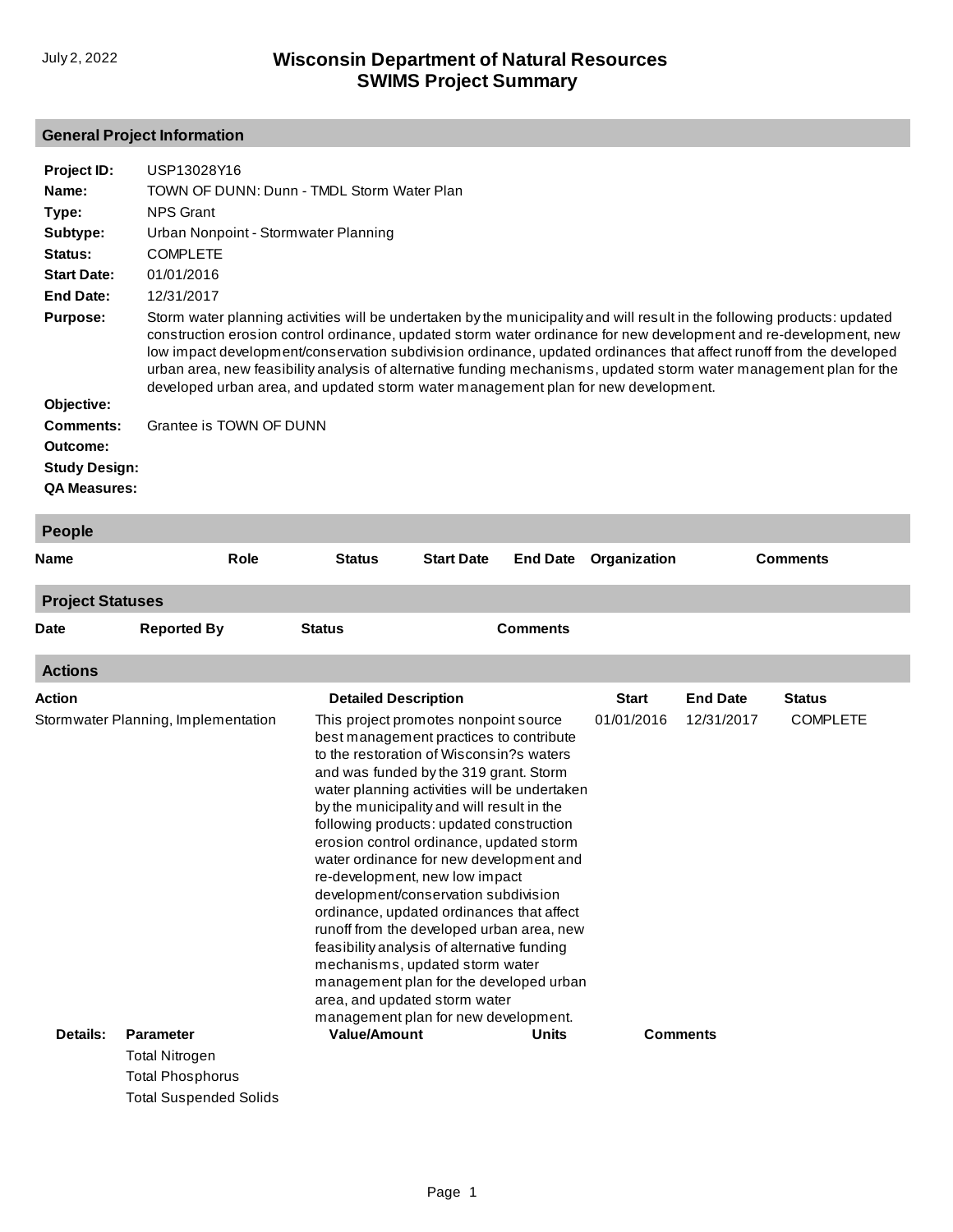| <b>Action</b>        |                               | <b>Detailed Description</b>                                                                                                                                                                                                                                                                                                                                                                                                                                                                                                                                                                                                                                                                                                                                                        | <b>Start</b> | <b>End Date</b> | <b>Status</b>   |
|----------------------|-------------------------------|------------------------------------------------------------------------------------------------------------------------------------------------------------------------------------------------------------------------------------------------------------------------------------------------------------------------------------------------------------------------------------------------------------------------------------------------------------------------------------------------------------------------------------------------------------------------------------------------------------------------------------------------------------------------------------------------------------------------------------------------------------------------------------|--------------|-----------------|-----------------|
| <b>Grant Awarded</b> |                               | This project promotes nonpoint source<br>best management practices to contribute<br>to the restoration of Wisconsin is waters<br>and was funded by the 319 grant. Storm<br>water planning activities will be undertaken<br>by the municipality and will result in the<br>following products: updated construction<br>erosion control ordinance, updated storm<br>water ordinance for new development and<br>re-development, new low impact<br>development/conservation subdivision<br>ordinance, updated ordinances that affect<br>runoff from the developed urban area, new<br>feasibility analysis of alternative funding<br>mechanisms, updated storm water<br>management plan for the developed urban<br>area, and updated storm water<br>management plan for new development. | 01/01/2016   | 12/31/2017      | <b>COMPLETE</b> |
| Details:             | <b>Parameter</b>              | <b>Value/Amount</b><br>Units                                                                                                                                                                                                                                                                                                                                                                                                                                                                                                                                                                                                                                                                                                                                                       |              | <b>Comments</b> |                 |
|                      | <b>Total Nitrogen</b>         |                                                                                                                                                                                                                                                                                                                                                                                                                                                                                                                                                                                                                                                                                                                                                                                    |              |                 |                 |
|                      | <b>Total Phosphorus</b>       |                                                                                                                                                                                                                                                                                                                                                                                                                                                                                                                                                                                                                                                                                                                                                                                    |              |                 |                 |
|                      | <b>Total Suspended Solids</b> |                                                                                                                                                                                                                                                                                                                                                                                                                                                                                                                                                                                                                                                                                                                                                                                    |              |                 |                 |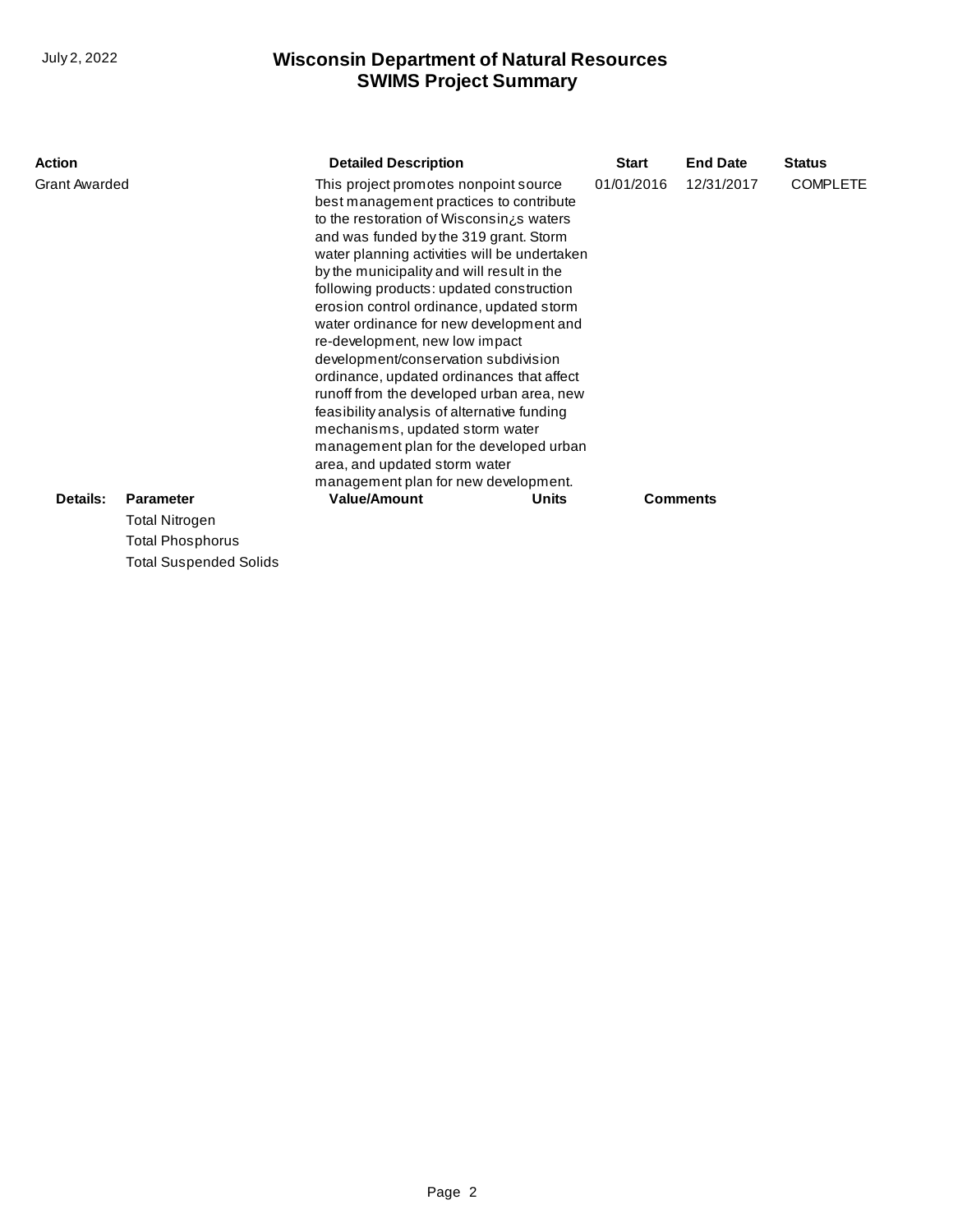| <b>Action</b>   |                                                                                                                      | <b>Detailed Description</b> |              | <b>Start</b>    | <b>End Date</b> | <b>Status</b>   |
|-----------------|----------------------------------------------------------------------------------------------------------------------|-----------------------------|--------------|-----------------|-----------------|-----------------|
|                 | Runoff Grant - Urban Nonpoint Source &                                                                               |                             |              | 01/01/2016      | 03/01/2018      | <b>COMPLETE</b> |
|                 | Stormwater Management - Planning                                                                                     |                             |              |                 |                 |                 |
| <b>Details:</b> | <b>Parameter</b>                                                                                                     | <b>Value/Amount</b>         | <b>Units</b> | <b>Comments</b> |                 |                 |
|                 | Acres Covered: Exisiting<br>developed urban areas<br>Acres Covered: New<br>development<br>Acres Covered: Total acres |                             |              |                 |                 |                 |
|                 | Products Developed:<br>Construction of erosion<br>ordinances<br>Products Developed:<br>Financing methods:            |                             |              |                 |                 |                 |
|                 | developed or implemented<br>Products Developed:<br>Financing methods: identified                                     |                             |              |                 |                 |                 |
|                 | and evaluated                                                                                                        |                             |              |                 |                 |                 |
|                 | Products Developed: I&E                                                                                              |                             |              |                 |                 |                 |
|                 | implementation activies<br>Products Developed: I&E plan                                                              |                             |              |                 |                 |                 |
|                 | Products Developed: Other                                                                                            |                             |              |                 |                 |                 |
|                 | Products Developed:                                                                                                  |                             |              |                 |                 |                 |
|                 | Stormwater Plan<br>Stormwater Goals Addressed:                                                                       |                             |              |                 |                 |                 |
|                 | Control of fueling &                                                                                                 |                             |              |                 |                 |                 |
|                 | maintenance areas                                                                                                    |                             |              |                 |                 |                 |
|                 | Stormwater Goals Addressed:                                                                                          |                             |              |                 |                 |                 |
|                 | Control peak flow<br>Stormwater Goals Addressed:                                                                     |                             |              |                 |                 |                 |
|                 | Maintain infiltration                                                                                                |                             |              |                 |                 |                 |
|                 | Stormwater Goals Addressed:<br>Other                                                                                 |                             |              |                 |                 |                 |
|                 | Stormwater Goals Addressed:                                                                                          |                             |              |                 |                 |                 |
|                 | Protective areas                                                                                                     |                             |              |                 |                 |                 |
|                 | Stormwater Goals Addressed:<br><b>Reduce TSS</b>                                                                     |                             |              |                 |                 |                 |
|                 | Stormwater Goals Addressed:                                                                                          |                             |              |                 |                 |                 |
|                 | Remove illicit discharges                                                                                            |                             |              |                 |                 |                 |

## **Monitoring Stations**

| <b>Station ID</b> | Name | <b>Comments</b> |
|-------------------|------|-----------------|
|                   |      |                 |

#### **Assessment Units**

| AJJUJJIIUIIL UIIILJ |                |                            |                      |
|---------------------|----------------|----------------------------|----------------------|
| <b>WBIC</b>         | <b>Segment</b> | <b>Local Name</b>          | <b>Official Name</b> |
| 774100              |                | Barbian Pond               | Barbian Pond         |
| 774700              |                | Brandenburg Lake (Katrine) | Brandenburg Lake     |
| 774800              | 2              | Brazee Lake                | Brazee Lake          |
| 775300              |                | Dahmen Pond                | Dahmen Pond          |
| 775400              |                | Diedrich Pond              | Diedrich Pond        |
| 776300              |                | Grass Lake                 | Grass Lake           |
| 776800              |                | Hook Lake                  | Hook Lake            |
| 776850              |                | Virgin Lake                | Virgin Lake          |
| 776900              |                | <b>Island Lake</b>         | <b>Island Lake</b>   |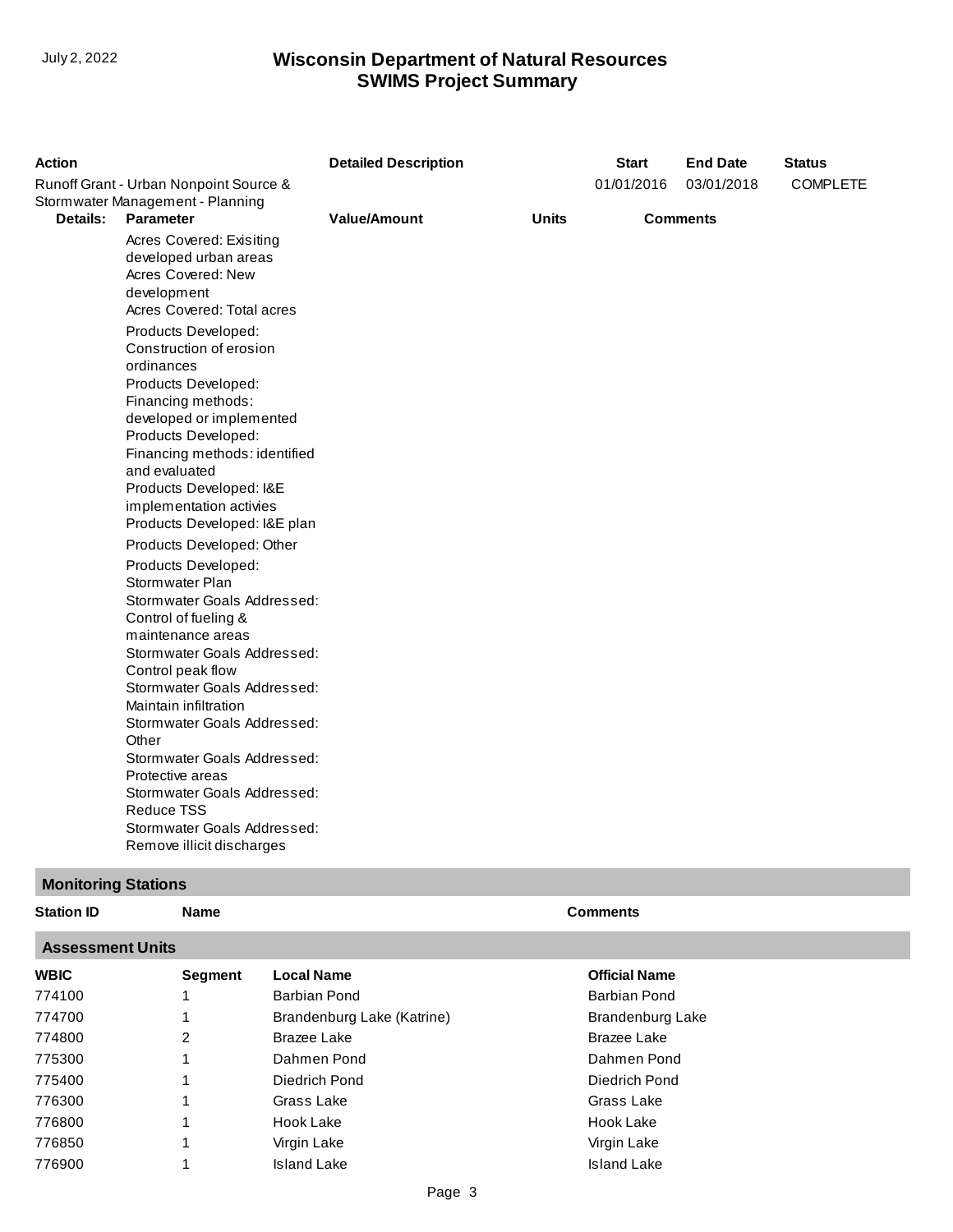| WBIC   | <b>Segment</b> | <b>Local Name</b>                           | <b>Official Name</b>   |
|--------|----------------|---------------------------------------------|------------------------|
| 777100 | 1              | Kalscheur Pond                              | <b>Kalscheur Pond</b>  |
| 777300 | 1              | <b>Barney Lake</b>                          | Lake Barney            |
| 778000 | 1              | L. Buechner Pond                            | Louis Buechner Pond    |
| 778200 | 1              | <b>Maher Pond</b>                           | Maher Pond             |
| 779500 | 1              | <b>Rice Lake</b>                            | <b>Rice Lake</b>       |
| 780200 | 1              | Springfield                                 | Springfield Pond       |
| 780400 | 1              | Sweet Lake                                  | Sweet Lake             |
| 780650 | 1              | Tenney Park Lagoon                          | Tenney Park Lagoon     |
| 780700 | 1              | <b>Unnamed Lake</b>                         | <b>Turtle Lake</b>     |
| 783730 | 1              | <b>Esser Pond</b>                           | <b>Esser Pond</b>      |
| 783740 | 1              | <b>Tiedemans Pond</b>                       | <b>Tiedemans Pond</b>  |
| 783750 | 1              | <b>Stricker Pond</b>                        | <b>Strickers Pond</b>  |
| 783770 | 1              | Un Lake                                     | Unnamed                |
| 783775 | 1              | Un Lake                                     | Unnamed                |
| 786950 | 1              | Local Water                                 | Unnamed                |
| 786965 | 1              | Local Water                                 | Unnamed                |
| 786970 | 1              | Local Water                                 | Unnamed                |
| 786975 | 1              | Local Water                                 | Unnamed                |
| 786980 | 1              | Local Water                                 | Unnamed                |
| 788715 | 1              | Local Water                                 | Unnamed                |
| 788720 | 1              | Local Water                                 | Unnamed                |
| 798300 | 2              | Yahara River                                | Yahara River           |
| 798300 | 3              | Yahara River                                | Yahara River           |
| 798300 | 4              | Yahara R. Badfish Cr To Stoughton           | Yahara River           |
| 798300 | 5              | Yahara, Stoughton To L. Kegonsa             | Yahara River           |
| 798300 | 6              | Yahara River                                | Yahara River           |
| 798300 | 7              | Yahara River                                | Yahara River           |
| 798300 | 8              | Yahara River                                | Yahara River           |
| 798300 | 9              | Yahara Heights Dog Park Beach               | Yahara River           |
| 799500 | 1              | <b>Badfish Creek</b>                        | <b>Badfish Creek</b>   |
| 799500 | 2              | <b>Badfish Creek</b>                        | <b>Badfish Creek</b>   |
| 800100 | 1              | Frog Pond Creek                             | Frog Pond Creek        |
| 800400 | 1              | <b>Bass Lake</b>                            | <b>Bass Lake</b>       |
| 800700 | 1              | Oregon Branch                               | Oregon Br              |
| 800700 | 2              | Oregon Branch                               | Oregon Br              |
| 800800 | 1              | Ditch to the Oregon Branch of Badfish Creek | Unnamed                |
| 800900 | 1              | Grass Lake                                  | Grass Lake             |
| 801000 | 1              | Anthony Branch                              | <b>Rutland Br</b>      |
| 801400 | 1              | <b>Unnamed Stream</b>                       | Unnamed                |
| 801500 | 1              | <b>Unnamed Stream</b>                       | Unnamed                |
| 801800 | 1              | Dunkirk Millpond                            | Unnamed                |
| 802000 | 1              | Stoughton Millpond                          | Stoughton Millpond 429 |
| 802100 | 1              | <b>Unnamed Stream</b>                       | Unnamed                |
| 802300 | 1              | Leuten Creek                                | <b>Leutens Creek</b>   |
| 802300 | 2              | Leuten Creek                                | <b>Leutens Creek</b>   |
| 802400 | 1              | <b>Unnamed Stream</b>                       | Unnamed                |
| 802600 | 1              | Lake Kegonsa                                | Lake Kegonsa           |
| 802600 | $\overline{c}$ | Lake Kegonsa State Park Beach               | Lake Kegonsa           |
|        |                |                                             |                        |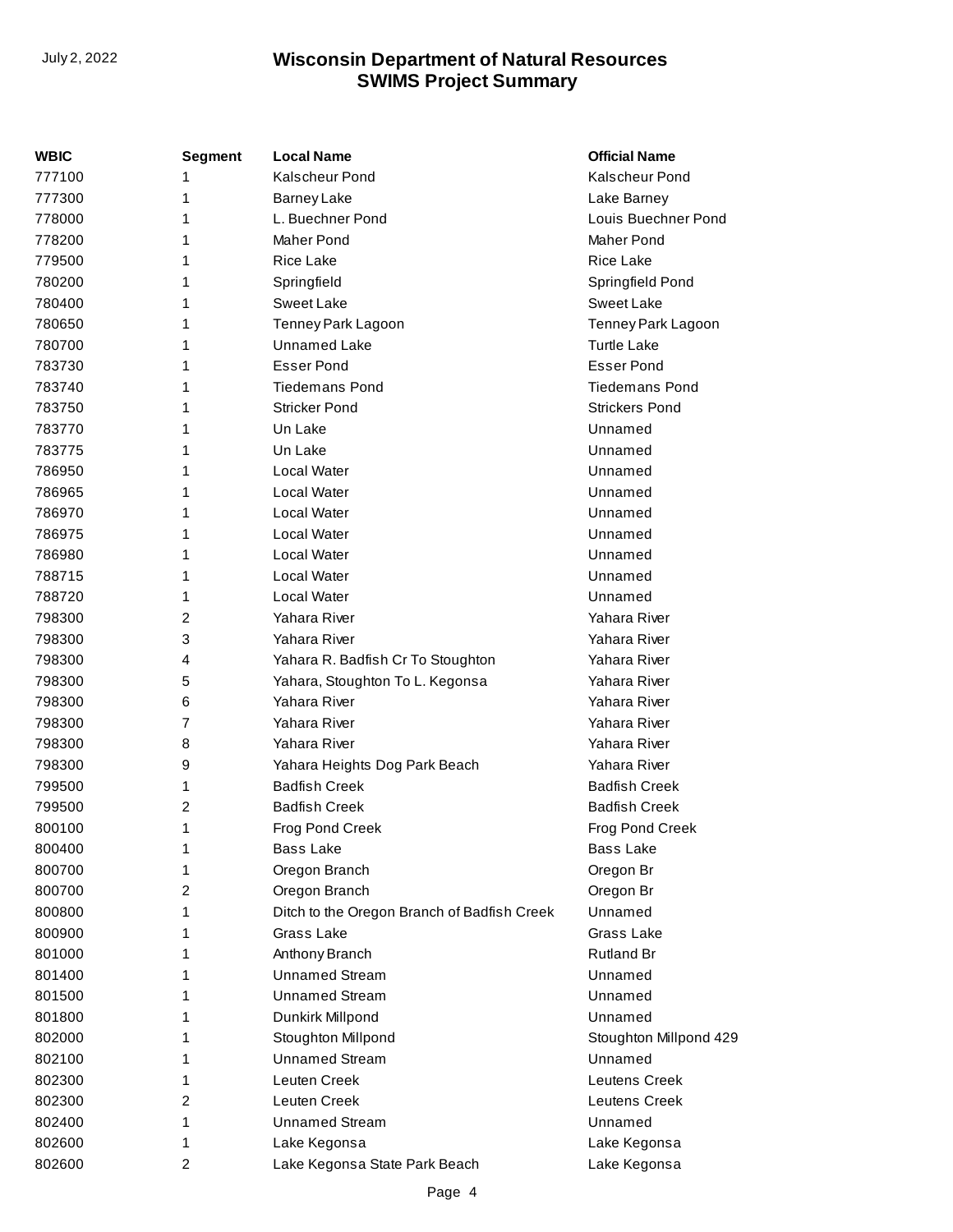| WBIC   | <b>Segment</b> | <b>Local Name</b>                              | <b>Official Name</b>      |
|--------|----------------|------------------------------------------------|---------------------------|
| 802700 | 1              | <b>Unnamed Stream</b>                          | Unnamed                   |
| 802800 | 1              | Door Creek                                     | Door Creek                |
| 802900 | 1              | Little Door Creek                              | Little Door Creek         |
| 803100 | 1              | Local Water                                    | Unnamed                   |
| 803300 | 1              | Unnamed Trib to Lake Kegonsa                   | Unnamed                   |
| 803400 | 1              | Lower Mud Lake                                 | Mud Lake                  |
| 803500 | 1              | Keenan Creek                                   | <b>Keenans Creek</b>      |
| 803500 | 2              | <b>Keenans Creek</b>                           | <b>Keenans Creek</b>      |
| 803700 | 1              | Lake Waubesa                                   | Lake Waubesa              |
| 803700 | 2              | Goodland Park                                  | Lake Waubesa              |
| 803700 | 3              | Lake Waubesa - McDaniel Park Beach             | Lake Waubesa              |
| 803800 | 1              | Swan Creek                                     | Swan Creek                |
| 803900 | 1              | Murphys Creek                                  | Murphys Creek             |
| 804000 | 1              | <b>Upper Mud Lake</b>                          | <b>Upper Mud Lake</b>     |
| 804100 | 1              | Unnamed Creek Trib To Upper Mud Lake           | Unnamed                   |
| 804200 | 1              | Nine Springs Creek                             | Nine Springs Creek        |
| 804400 | 1              | Nine Springs Creek                             | Unnamed                   |
| 804600 | 1              | Monona Lake                                    | Lake Monona               |
| 804600 | 2              | Brittingham Beach                              | Lake Monona               |
| 804600 | 3              | <b>Esther Park Beach</b>                       | Lake Monona               |
| 804600 | 5              | <b>Hudson Park Beach</b>                       | Lake Monona               |
| 804600 | 6              | Bernies Beach                                  | Lake Monona               |
| 804600 | 7              | Olbrich Park Beach                             | Lake Monona               |
| 804600 | 8              | Olin Park Beach                                | Lake Monona               |
| 804600 | 9              | BB Clark Beach, Monona Lake                    | Lake Monona               |
| 804600 | 10             | Lake Monona - Schluter Beach                   | Lake Monona               |
| 804700 | 1              | Murphy (Wingra) Creek                          | Wingra Creek              |
| 804700 | 2              | Wingra Creek                                   | Wingra Creek              |
| 805000 | 1              | Lake Wingra                                    | Lake Wingra               |
| 805000 | $\overline{c}$ | Vilas Park Beach                               | Lake Wingra               |
| 805100 | 1              | Starkweather Creek                             | <b>Starkweather Creek</b> |
| 805200 | 1              | W. Br. Starkweather Creek (Airport Road Creek) | Unnamed                   |
| 805400 | 1              | Mendota Lake                                   | Lake Mendota              |
| 805400 | 2              | James Madison Park Beach                       | Lake Mendota              |
| 805400 | 3              | Marshall Park Beach                            | Lake Mendota              |
| 805400 | 39             | Spring Harbor Beach                            | Lake Mendota              |
| 805400 | 40             | Hoofers Dock Beach, Lake Mendota               | Lake Mendota              |
| 805400 | 41             | Memorial Union Pier Beach, Lake Mendota        | Lake Mendota              |
| 805400 | 42             | Tenny Park Beach, Lake Mendota                 | Lake Mendota              |
| 805400 | 43             | Warner Park Beach, Lake Mendota                | Lake Mendota              |
| 805400 | 44             | Gov Nelson State Park Beach, Lake Mendota      | Lake Mendota              |
| 805400 | 45             | Lake Mendota - Maple Bluff Beach               | Lake Mendota              |
| 805400 | 46             | Mendota County Park Beach                      | Lake Mendota              |
| 805500 | 1              | Six Mile Creek                                 | Sixmile Creek             |
| 805500 | 2              | Six Mile Creek                                 | Sixmile Creek             |
| 805600 | 1              | Spring (Dorn) Creek                            | Dorn Creek                |
| 805600 | 2              | Spring (Dorn) Creek                            | Dorn Creek                |
| 805800 | 1              | Local Water                                    | Unnamed                   |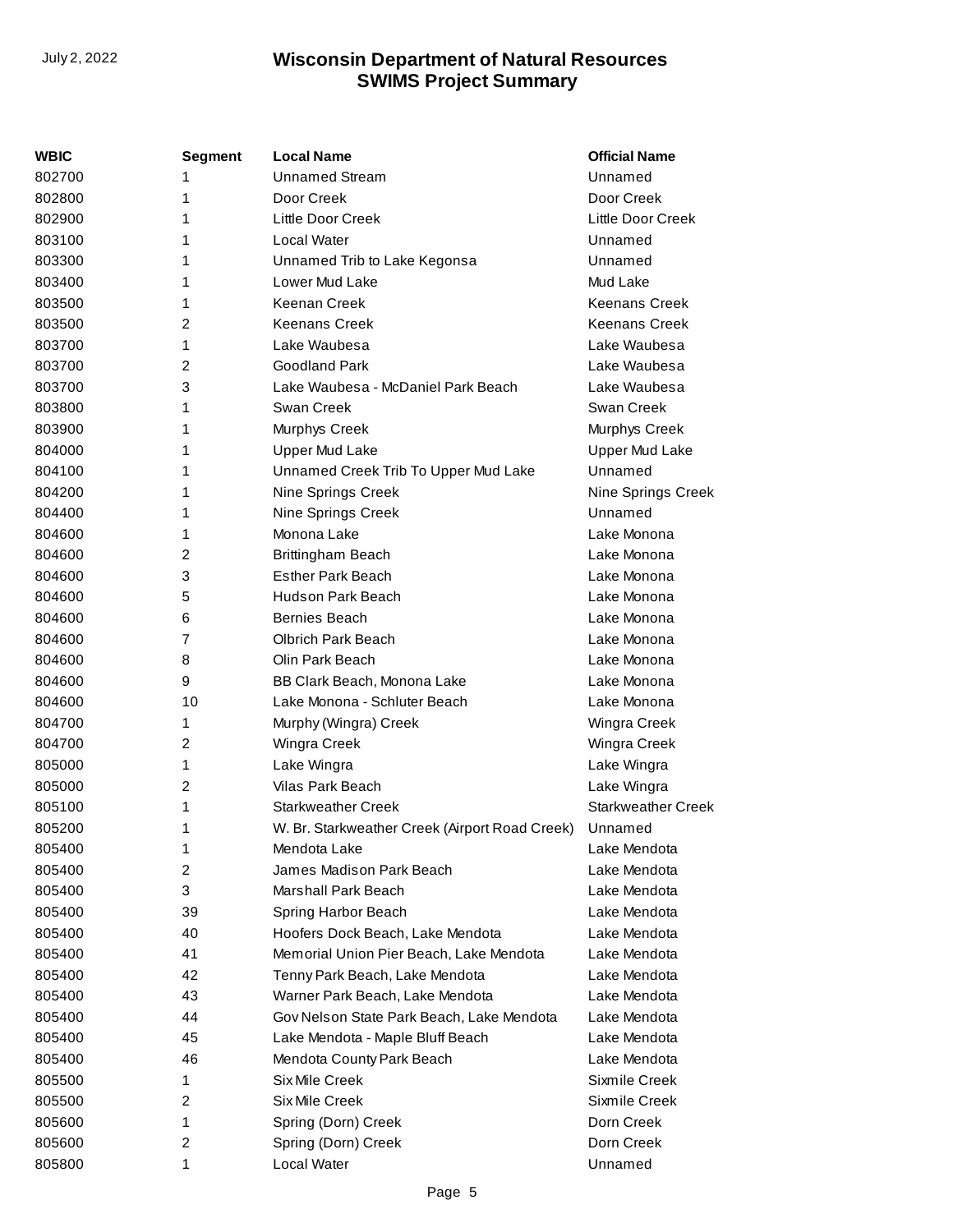| WBIC   | <b>Segment</b> | <b>Local Name</b>                | <b>Official Name</b>           |
|--------|----------------|----------------------------------|--------------------------------|
| 805900 | 1              | <b>Pheasant Branch</b>           | <b>Pheasant Branch</b>         |
| 805900 | 2              | <b>Pheasant Branch</b>           | <b>Pheasant Branch</b>         |
| 806300 | 1              | Unnamed Trib to Yahara R         | Unnamed                        |
| 806300 | 2              | Unnamed Trib to Yahara R         | Unnamed                        |
| 806500 | 1              | Cherokee Lake                    | Cherokee Lake                  |
| 806600 | 1              | <b>Token Creek</b>               | <b>Token Creek</b>             |
| 806600 | 2              | <b>Token Creek</b>               | <b>Token Creek</b>             |
| 806600 | 3              | <b>Token Creek</b>               | <b>Token Creek</b>             |
| 806600 | 4              | <b>Token Creek</b>               | <b>Token Creek</b>             |
| 806600 | 5              | <b>Token Creek</b>               | <b>Token Creek</b>             |
| 806800 | 6              | Tributary to Token Creek         | Unnamed                        |
| 806900 | 1              | Local Water                      | Unnamed                        |
| 806970 | 1              | Un Lake                          | Unnamed                        |
| 807300 | 1              | Unnamed                          | Yahara River - Windsor Channel |
| 807400 | 1              | Lake Windsor                     | <b>Windsor Lake</b>            |
| 807500 | 1              | <b>Wheeler Wilcox Creek</b>      | <b>Wheeler Wilcox Creek</b>    |
| 807600 | 1              | Local Water                      | Unnamed                        |
| 807700 | 1              | Local Water                      | Unnamed                        |
| 807700 | 2              | Unnamed Trib to Yahara River     | Unnamed                        |
| 807800 | 1              | Local Water                      | Unnamed                        |
| 808000 | 1              | <b>Saunders Creek</b>            | <b>Saunders Creek</b>          |
| 808000 | 2              | <b>Saunders Creek</b>            | <b>Saunders Creek</b>          |
| 808400 | 1              | Local Water                      | Unnamed                        |
| 808700 | 1              | Lake Koshkonong                  | Lake Koshkonong                |
| 808800 | 1              | <b>Upper Koshkonong Creek</b>    | Koshkonong Creek               |
| 808800 | 2              | <b>Upper Koshkonong</b>          | Koshkonong Creek               |
| 808800 | 3              | Lower Koshkonong Creek           | Koshkonong Creek               |
| 810200 | 1              | Goose Lake                       | Goose Lake                     |
| 810300 | 1              | Mud Creek                        | Mud Creek                      |
| 810340 | 1              | <b>Tributary to Mud Creek</b>    | Unnamed                        |
| 810400 | 1              | Unnamed Trib to Mud Cr           | Unnamed                        |
| 810500 | 1              | Unnamed Trib to Koshkonong Creek | Unnamed                        |
| 810600 | 1              | Unnamed Stream                   | Unnamed                        |
| 810700 | 1              | Mud Lake                         | Mud Lake                       |
| 811500 | 1              | <b>Unnamed Stream</b>            | Unnamed                        |
| 811600 | 1              | <b>Unnamed Stream</b>            | Unnamed                        |
| 837500 | 2              | Maunesha River                   | Maunesha River                 |
| 837500 | 3              | Maunesha River                   | Maunesha River                 |
| 837600 | 1              | Stony Brook                      | Stony Brook                    |
| 838300 | 1              | Waterloo Millpond                | Maunesha Flowage               |
| 838500 | 1              | Local Water                      | Unnamed                        |
| 838600 | 1              | <b>Spring Creek</b>              | <b>Spring Creek</b>            |
| 838800 | 1              | <b>Unnamed Stream</b>            | Unnamed                        |
| 839100 | 1              | Marshall Millpond                | Marshall Millpond              |
| 839200 | 1              | Schumacher Creek                 | Schumacher Creek               |
| 839300 | 1              | Un Lake                          | Unnamed                        |
| 839400 | 1              | <b>Stransky Creek</b>            | <b>Stransky Creek</b>          |
| 840100 | 1              | <b>Unnamed Stream</b>            | Unnamed                        |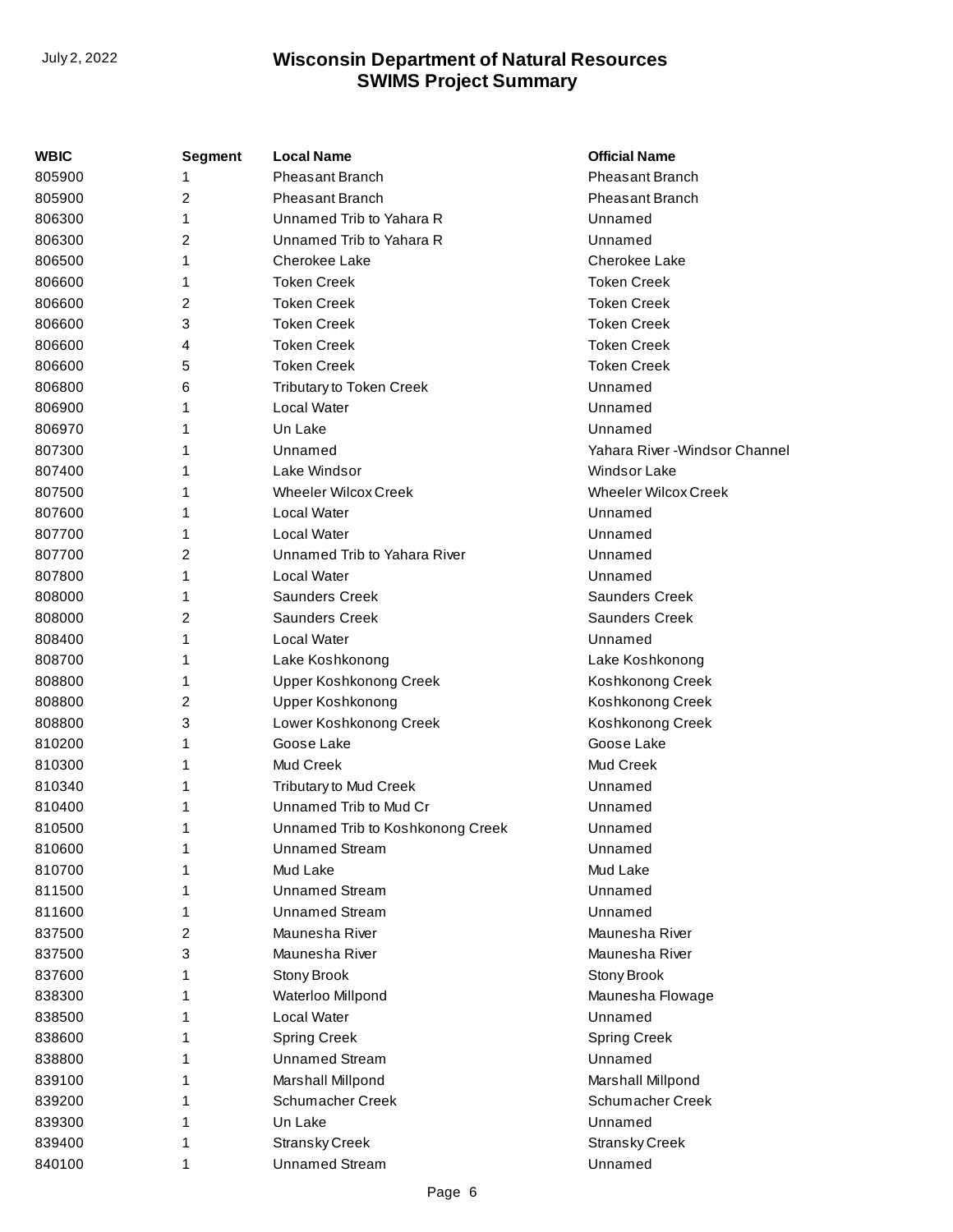| <b>WBIC</b> | <b>Segment</b> | <b>Local Name</b>                        | <b>Official Name</b>       |
|-------------|----------------|------------------------------------------|----------------------------|
| 840600      | 1              | <b>Unnamed Stream</b>                    | Unnamed                    |
| 840800      | 1              | Mud Creek                                | Mud Creek                  |
| 840900      | 1              | Local Water                              | Unnamed                    |
| 841400      | 1              | Nolan Creek                              | Nolan Creek                |
| 846100      | 1              | <b>Unnamed Stream</b>                    | Unnamed                    |
| 872600      | 1              | Goose Lake                               | Goose Lake                 |
| 872700      | 1              | Lake Harriett                            | Lake Harriett              |
| 872800      | 1              | Morse Pond                               | Morse Pond                 |
| 872900      | 1              | Mortenson Pond                           | Mortenson Pond             |
| 873900      | 1              | Verona Gravel Pit #12                    | Verona Gravel Pit          |
| 873900      | 2              | Verona Gravel Pit (Fireman's Park Beach) | Verona Gravel Pit          |
| 873950      | 1              | Graber-Dehner Pond                       | <b>Graber Pond</b>         |
| 875300      | 2              | <b>Upper Sugar River</b>                 | Sugar River                |
| 875300      | 4              | <b>Sugar River</b>                       | <b>Sugar River</b>         |
| 880100      | 3              | Little Sugar River                       | Little Sugar River         |
| 882700      | 3              | <b>Ward Creek</b>                        | <b>Ward Creek</b>          |
| 883000      | 2              | Spring Valley Creek                      | Spring Valley Creek        |
| 883500      | 1              | <b>Hustad Valley Creek</b>               | <b>Hustad Valley Creek</b> |
| 883600      | 1              | Local Water                              | Unnamed                    |
| 883700      | 6              | Allen Creek                              | Allen Creek                |
| 885400      | 2              | Story Creek (Tipperary)                  | <b>Story Creek</b>         |
| 886000      | 1              | Lake Belle View                          | Lake Belle View            |
| 886100      | 1              | West Branch Sugar River                  | West Branch Sugar River    |
| 886100      | 2              | West Branch Sugar River                  | West Branch Sugar River    |
| 886100      | 3              | West Branch Sugar River                  | West Branch Sugar River    |
| 886200      | 1              | <b>Unnamed Stream</b>                    | Unnamed                    |
| 886300      | 1              | Milun Creek                              | Milum Creek                |
| 886400      | 1              | Flynn Creek                              | Flynn Creek                |
| 886600      | 1              | Mt. Vernon Creek                         | Mt Vernon Creek            |
| 886600      | 2              | Mt. Vernon Creek                         | Mt Vernon Creek            |
| 886800      | 1              | <b>Fryes Feeder</b>                      | <b>Fryes Feeder</b>        |
| 886800      | $\overline{c}$ | <b>Fryes Feeder</b>                      | <b>Fryes Feeder</b>        |
| 886900      | 1              | Deer Creek                               | Deer Creek                 |
| 886900      | 2              | Deer Creek                               | Deer Creek                 |
| 887000      | 1              | Primrose Branch                          | Primrose Br                |
| 887300      | 1              | Unnamed Trib to W Br Sugar River         | Unnamed                    |
| 887400      | 1              | Unnamed                                  | Unnamed                    |
| 887500      | 1              | Unnamed                                  | Unnamed                    |
| 887600      | 1              | <b>Unnamed Stream</b>                    | Unnamed                    |
| 887800      | 1              | <b>Henry Creek</b>                       | Henry Creek                |
| 887900      | 1              | <b>Unnamed Stream</b>                    | Unnamed                    |
| 888100      | 1              | <b>Badger Mill Creek</b>                 | <b>Badger Mill Creek</b>   |
| 888100      | 2              | <b>Badger Mill Creek</b>                 | <b>Badger Mill Creek</b>   |
| 888100      | 3              | <b>Badger Mill Creek</b>                 | <b>Badger Mill Creek</b>   |
| 888200      | 1              | Unnamed Trib to Sugar R                  | Unnamed                    |
| 888500      | 1              | Schlapbach Creek                         | Schlapbach Creek           |
| 888500      | 2              | Schlapbach Creek                         | Schlapbach Creek           |
| 907300      | 4              | <b>Big Spring Creek</b>                  | Gordon Creek               |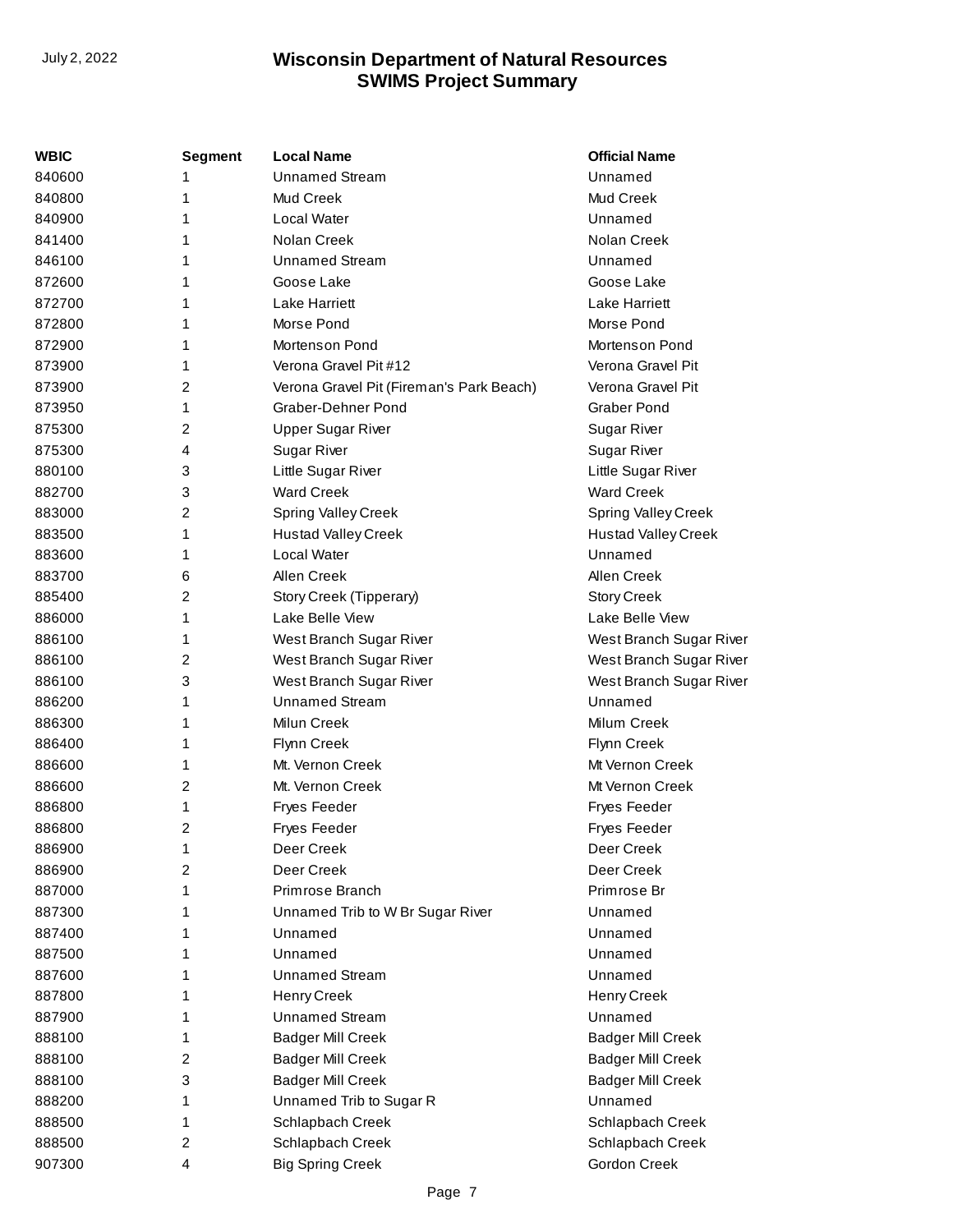| <b>WBIC</b> | <b>Segment</b> | <b>Local Name</b>             | <b>Official Name</b>          |
|-------------|----------------|-------------------------------|-------------------------------|
| 907900      | 2              | Kittleson Valley Creek        | Kittleson Valley Creek        |
| 907900      | 3              | Kittleson Valley Creek        | Kittleson Valley Creek        |
| 908200      | 1              | <b>Syftestad Creek</b>        | <b>Syftestad Creek</b>        |
| 908400      | 1              | Jeglem Valley Creek           | Jeglum Valley Creek           |
| 908500      | 1              | Pleasant Valley Branch        | Pleasant Valley Br            |
| 908600      | 1              | Unnamed                       | Unnamed                       |
| 908700      | 1              | Lee Creek (York Valley Creek) | Lee Creek                     |
| 908700      | 2              | Lee Creek (York Valley Creek) | Lee Creek                     |
| 908900      | 1              | Unnamed                       | Unnamed                       |
| 909200      | 1              | German Valley Branch          | German Valley Br              |
| 909400      | 1              | Local Water                   | Unnamed                       |
| 915100      | 2              | Tributary to Williams Creek   | Williams-Barneveld Creek      |
| 976000      | 1              | Carl Buechner Pond            | Carl Buechner Pond            |
| 978900      | 1              | Wi-173-Lw18-978900            | Crystal Lake                  |
| 985100      | 1              | <b>Fish Lake</b>              | <b>Fish Lake</b>              |
| 1004200     | 1              | Meier Pond                    | Meier Pond                    |
| 1006500     | 1              | Mud Lake                      | Mud Lake                      |
| 1179900     | 4              | <b>Wisconsin River</b>        | Wisconsin River               |
| 1248600     | 1              | <b>Black Earth Creek</b>      | <b>Black Earth Creek</b>      |
| 1248600     | 2              | <b>Black Earth Creek</b>      | <b>Black Earth Creek</b>      |
| 1248600     | 3              | <b>Black Earth Creek</b>      | <b>Black Earth Creek</b>      |
| 1248600     | 4              | <b>Black Earth Creek</b>      | <b>Black Earth Creek</b>      |
| 1248600     | 5              | <b>Black Earth Creek</b>      | <b>Black Earth Creek</b>      |
| 1248600     | 6              | <b>Black Earth Creek</b>      | <b>Black Earth Creek</b>      |
| 1248800     | 1              | Halfway Prairie Creek         | Halfway Prairie Creek         |
| 1248800     | 2              | Halfway Prairie Creek         | Halfway Prairie Creek         |
| 1248900     | 1              | <b>Wendt Creek</b>            | <b>Wendt Creek</b>            |
| 1248900     | 2              | <b>Wendt Creek</b>            | <b>Wendt Creek</b>            |
| 1248900     | 3              | stream                        | <b>Wendt Creek</b>            |
| 1249000     | 1              | <b>Indian Lake</b>            | <b>Indian Lake</b>            |
| 1249000     | 2              | <b>Indian Lake</b>            | <b>Indian Lake</b>            |
| 1249050     | 2              | Un Lake                       | Unnamed                       |
| 1249050     | 3              | Lake Marrion center           | Unnamed                       |
| 1249100     | 1              | <b>Unnamed Stream</b>         | Unnamed                       |
| 1249200     | 1              | Vermont Creek                 | Vermont Creek                 |
| 1249200     | 2              | Vermont Creek                 | <b>Vermont Creek</b>          |
| 1249400     | 1              | <b>Unnamed Stream</b>         | Unnamed                       |
| 1249900     | 1              | <b>Garfoot Creek</b>          | <b>Garfoot Creek</b>          |
| 1250100     | 1              | Local Water                   | Unnamed                       |
| 1250200     | 1              | <b>Brewery Creek</b>          | <b>Brewery Creek</b>          |
| 1250200     | 2              | <b>Brewery Creek</b>          | <b>Brewery Creek</b>          |
| 1250200     | 3              | <b>Brewery Creek</b>          | <b>Brewery Creek</b>          |
| 1251100     | 1              | <b>Bohn Creek</b>             | East Branch Blue Mounds Creek |
| 1251100     | 2              | <b>Bohn Creek</b>             | East Branch Blue Mounds Creek |
| 1251300     | 1              | <b>Unnamed Stream</b>         | Unnamed                       |
| 1251400     | 1              | Ryan Creek                    | Ryan Creek                    |
| 1251600     | 1              | Elvers Creek (Bohn Cr.)       | <b>Elvers Creek</b>           |
| 1251900     | 1              | <b>Bohn Creek</b>             | <b>Bohn Creek</b>             |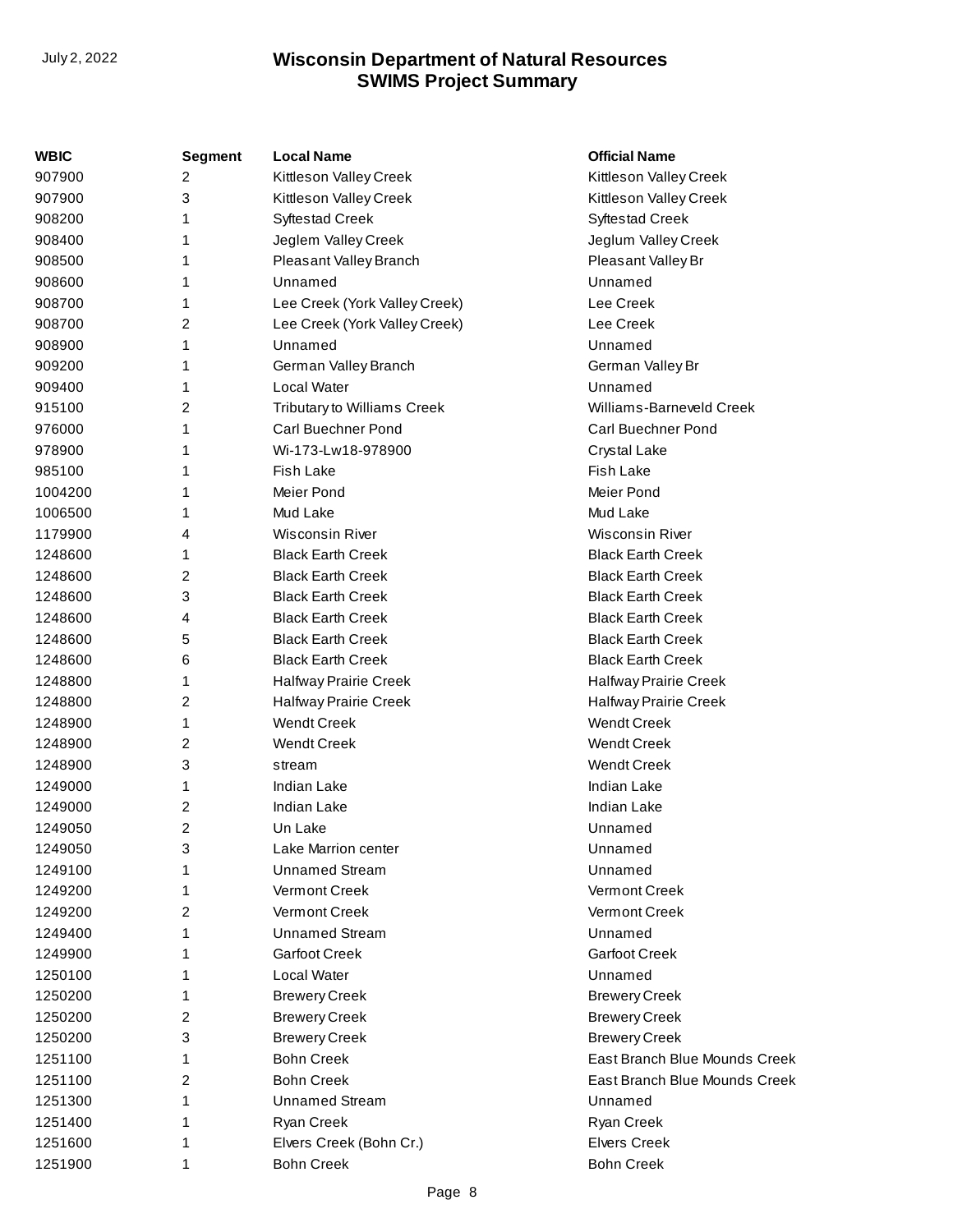| WBIC    | <b>Segment</b> | <b>Local Name</b>                 | <b>Official Name</b>              |
|---------|----------------|-----------------------------------|-----------------------------------|
| 1251900 | 2              | <b>Bohn Creek</b>                 | <b>Bohn Creek</b>                 |
| 1252000 | 1              | Little Norway Creek               | Little Norway Creek               |
| 1252100 |                | Moen Creek                        | Moen Creek                        |
| 1252300 | 1              | <b>Stewart Lake</b>               | <b>Stewart Lake</b>               |
| 1252900 | 2              | Marsh Creek                       | Marsh Creek                       |
| 1252900 | 3              | Marsh Creek                       | Marsh Creek                       |
| 1253300 | 1              | Dunlap Creek                      | Dunlap Creek                      |
| 1253300 | 2              | Dunlap Creek                      | Dunlap Creek                      |
| 1253600 | 1              | <b>Fishers Lake</b>               | <b>Fishers Lake</b>               |
| 1259700 | 1              | <b>Unnamed Stream</b>             | Unnamed                           |
| 1259800 |                | Wisconsin River - Unnamed Channel | Wisconsin River - Unnamed Channel |
| 1259900 | 1              | Roxbury Creek                     | Roxbury Creek                     |
| 1259900 | 2              | Roxbury Creek                     | Roxbury Creek                     |
| 1260200 | 1              | Un Lake                           | Unnamed                           |
| 1261900 | 2              | Lodi Creek                        | <b>Spring Creek</b>               |
| 3000032 | 1              | Local Water                       | Unnamed                           |
| 3000061 |                | Un Lake                           | Unnamed                           |
| 3000089 |                | Local Water                       | Unnamed                           |
| 3000252 |                | <b>Unnamed Lake</b>               | Unnamed                           |
| 3000415 | 1              | <b>Unnamed Creek</b>              | Unnamed                           |
| 3000445 |                | Local Water                       | Unnamed                           |
| 3000513 |                | Odana Pond                        | Unnamed                           |
| 3000541 |                | Winnequah Lagoon Creek            | Unnamed                           |
| 4000040 | 1              | <b>Belleville Millpond</b>        | Unnamed                           |
| 5033246 | 1              | <b>Unnamed Stream</b>             | Unnamed                           |
| 5033250 | 1              | Unnamed Trib to Spring Creek      | Unnamed                           |
| 5033392 |                | Unnamed Trib to Spring Cr         | Unnamed                           |
| 5033413 | 1              | <b>Unnamed Stream</b>             | Unnamed                           |
| 5033449 | 1              | <b>Unnamed Stream</b>             | Unnamed                           |
| 5033465 |                | <b>Unnamed Stream</b>             | Unnamed                           |
| 5033488 |                | <b>Unnamed Stream</b>             | Unnamed                           |
| 5033579 | 1              | <b>Unnamed Stream</b>             | Unnamed                           |
| 5033600 |                | Local Water                       | Unnamed                           |
| 5033672 |                | <b>Local Water</b>                | Unnamed                           |
| 5033680 |                | <b>Local Water</b>                | Unnamed                           |
| 5033681 |                | Local Water                       | Unnamed                           |
| 5033690 |                | Local Water                       | Unnamed                           |
| 5033743 |                | Unnamed Trib to Yahara R          | Unnamed                           |
| 5033820 |                | Unnamed Trib to Spring Cr         | Unnamed                           |
| 5033839 | 1              | Unnamed Trib to Token Cr          | Unnamed                           |
| 5033839 | 2              | Unnamed Trib to Token Creek       | Unnamed                           |
| 5033844 |                | Local Water                       | Unnamed                           |
| 5033851 |                | <b>Local Water</b>                | Unnamed                           |
| 5033866 |                | Local Water                       | Unnamed                           |
| 5033899 |                | <b>Unnamed Stream</b>             | Unnamed                           |
| 5033913 |                | Local Water                       | Unnamed                           |
| 5033968 |                | Local Water                       | Unnamed                           |
| 5033971 | 1              | <b>Unnamed Stream</b>             | Unnamed                           |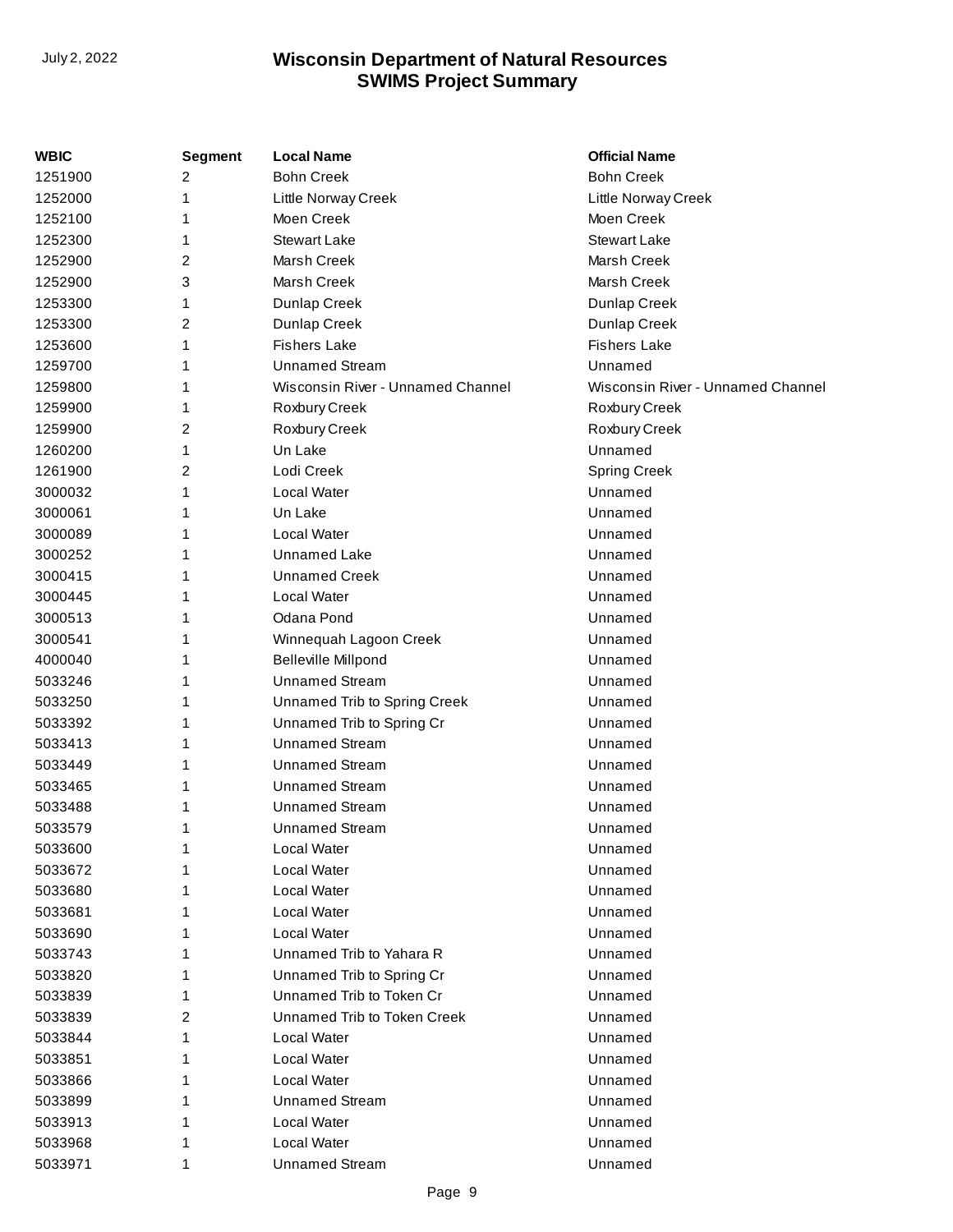| WBIC    | Segment | <b>Local Name</b>            | <b>Official Name</b> |
|---------|---------|------------------------------|----------------------|
| 5033998 | 1       | Local Water                  | Unnamed              |
| 5034024 | 1       | Local Water                  | Unnamed              |
| 5034029 | 1       | Local Water                  | Unnamed              |
| 5034051 | 1       | Local Water                  | Unnamed              |
| 5034067 | 1       | Local Water                  | Unnamed              |
| 5034076 | 1       | Local Water                  | Unnamed              |
| 5034080 | 1       | <b>Unnamed Stream</b>        | Unnamed              |
| 5034082 | 1       | Local Water                  | Unnamed              |
| 5034088 | 1       | Local Water                  | Unnamed              |
| 5034107 | 1       | Local Water                  | Unnamed              |
| 5034109 | 1       | Local Water                  | Unnamed              |
| 5034110 | 1       | Local Water                  | Unnamed              |
| 5034123 | 1       | <b>Unnamed Stream</b>        | Unnamed              |
| 5034135 | 1       | Local Water                  | Unnamed              |
| 5034179 | 1       | Local Water                  | Unnamed              |
| 5034201 | 1       | Local Water                  | Unnamed              |
| 5034220 | 1       | Local Water                  | Unnamed              |
| 5034240 | 1       | Unnamed Trib to Yahara River | Unnamed              |
| 5034330 | 1       | <b>Unnamed Stream</b>        | Unnamed              |
| 5034347 | 1       | Six Mile Creek               | Unnamed              |
| 5034355 | 1       | Local Water                  | Unnamed              |
| 5034369 | 1       | Local Water                  | Unnamed              |
| 5034407 | 1       | Local Water                  | Unnamed              |
| 5034410 | 1       | Unnamed Stream               | Unnamed              |
| 5034420 | 1       | Local Water                  | Unnamed              |
| 5034421 | 1       | Local Water                  | Unnamed              |
| 5034449 | 1       | Local Water                  | Unnamed              |
| 5034450 | 1       | Unnamed Stream               | Unnamed              |
| 5034475 | 1       | Local Water                  | Unnamed              |
| 5034500 | 1       | Local Water                  | Unnamed              |
| 5034506 | 1       | <b>Unnamed Stream</b>        | Unnamed              |
| 5034546 | 1       | Local Water                  | Unnamed              |
| 5034589 | 1       | Pheasant Branch              | Pheasant Branch      |
| 5034619 | 1       | Local Water                  | Unnamed              |
| 5034683 | 1       | Local Water                  | Unnamed              |
| 5034689 | 1       | Unnamed Stream               | Unnamed              |
| 5034691 | 1       | Unnamed Stream               | Unnamed              |
| 5034711 | 1       | Local Water                  | Unnamed              |
| 5034727 | 1       | Unnamed Stream               | Unnamed              |
| 5034740 | 1       | Unnamed Stream               | Unnamed              |
| 5034804 | 1       | Local Water                  | Unnamed              |
| 5034839 | 1       | Local Water                  | Unnamed              |
| 5034849 | 1       | <b>Unnamed Stream</b>        | Unnamed              |
| 5034876 | 1       | Local Water                  | Unnamed              |
| 5034918 | 1       | Unnamed Stream               | Unnamed              |
| 5034928 | 1       | Local Water                  | Unnamed              |
| 5034943 | 1       | Local Water                  | Unnamed              |
| 5034952 | 1       | <b>Pheasant Branch Trib</b>  | Unnamed              |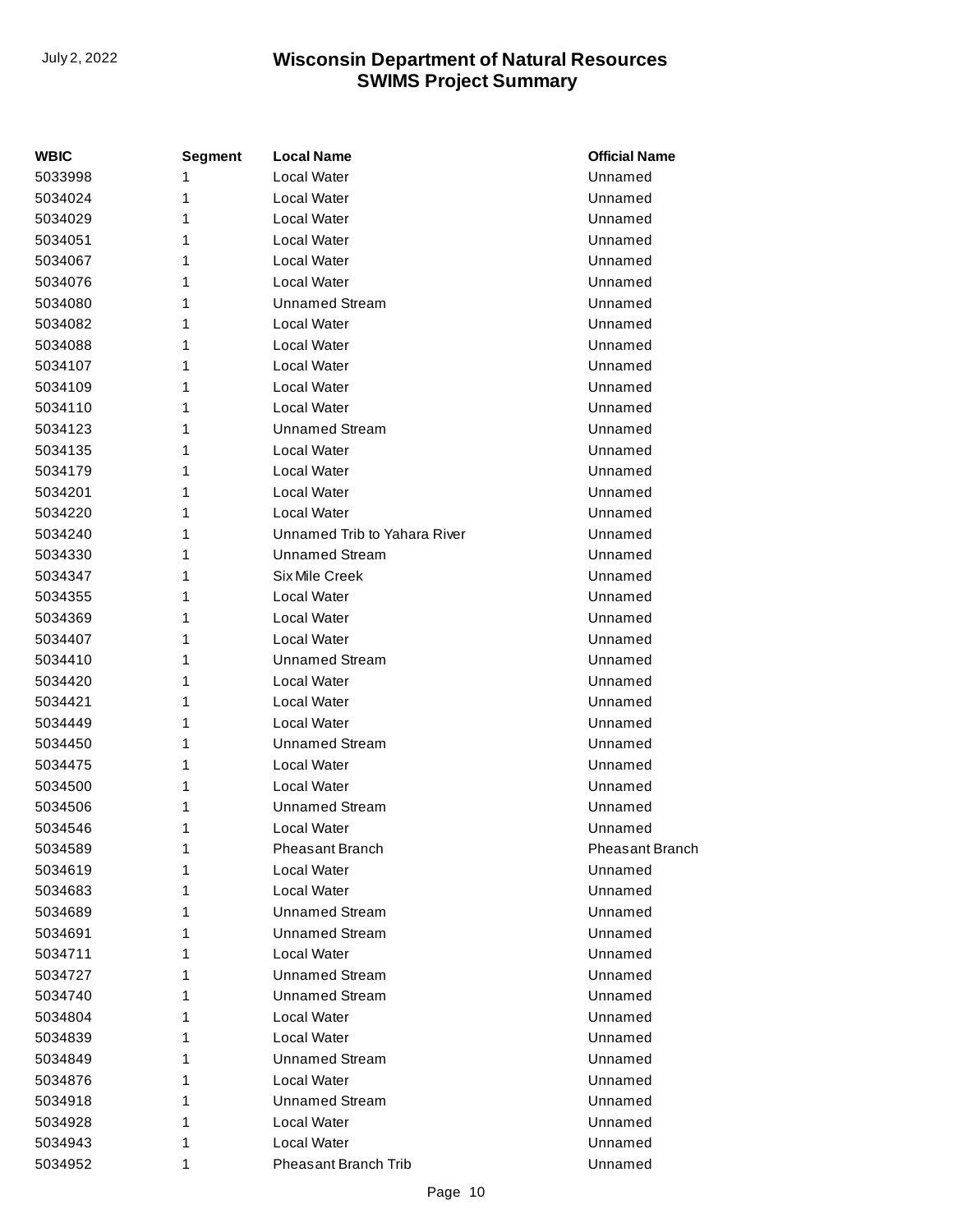| WBIC    | Segment | <b>Local Name</b>               | <b>Official Name</b> |
|---------|---------|---------------------------------|----------------------|
| 5034962 | 1       | Local Water                     | Unnamed              |
| 5035016 | 1       | <b>Unnamed Stream</b>           | Unnamed              |
| 5035054 | 1       | <b>Unnamed Stream</b>           | Unnamed              |
| 5035136 | 1       | Local Water                     | Unnamed              |
| 5035161 | 1       | Local Water                     | Unnamed              |
| 5035179 | 1       | Unnamed Stream                  | Unnamed              |
| 5035207 | 1       | Local Water                     | Unnamed              |
| 5035208 | 1       | <b>Unnamed Stream</b>           | Unnamed              |
| 5035217 | 1       | Unnamed Stream                  | Unnamed              |
| 5035220 | 1       | <b>Unnamed Stream</b>           | Unnamed              |
| 5035247 | 1       | <b>Unnamed Stream</b>           | Unnamed              |
| 5035296 | 1       | <b>Unnamed Stream</b>           | Unnamed              |
| 5035362 | 1       | Unnamed Stream                  | Unnamed              |
| 5035496 | 1       | <b>Local Water</b>              | Unnamed              |
| 5035510 | 1       | Unnamed Stream                  | Unnamed              |
| 5035532 | 1       | <b>Unnamed Stream</b>           | Unnamed              |
| 5035535 | 1       | Unnamed Stream                  | Unnamed              |
| 5035617 | 1       | Local Water                     | Unnamed              |
| 5035666 | 1       | <b>Unnamed Stream</b>           | Unnamed              |
| 5035671 | 1       | Unnamed                         | Unnamed              |
| 5035708 | 1       | Un-named Trib to Upper Mud Lake | Unnamed              |
| 5035724 | 1       | Unnamed Trib to Pheasant Br.    | Unnamed              |
| 5035847 | 1       | Unnamed Trib to Lake Wingra     | Unnamed              |
| 5035900 | 1       | <b>Unnamed Stream</b>           | Unnamed              |
| 5035948 | 1       | <b>Marshland Creek</b>          | Unnamed              |
| 5036009 | 1       | <b>Unnamed Stream</b>           | Unnamed              |
| 5036092 | 1       | <b>Unnamed Stream</b>           | Unnamed              |
| 5036119 | 1       | <b>Unnamed Stream</b>           | Unnamed              |
| 5036131 | 1       | Local Water                     | Unnamed              |
| 5036135 | 1       | Unnamed Trib to Sugar River     | Unnamed              |
| 5036159 | 1       | <b>Unnamed Stream</b>           | Unnamed              |
| 5036182 | 1       | <b>Unnamed Stream</b>           | Unnamed              |
| 5036184 | 1       | Local Water                     | Unnamed              |
| 5036215 | 1       | Unnamed                         | Unnamed              |
| 5036224 | 1       | Unnamed Stream                  | Unnamed              |
| 5036313 | 1       | Unnamed Stream                  | Unnamed              |
| 5036347 | 1       | Local Water                     | Unnamed              |
| 5036374 | 1       | <b>Unnamed Stream</b>           | Unnamed              |
| 5036405 | 1       | <b>Unnamed Stream</b>           | Unnamed              |
| 5036462 | 1       | Local Water                     | Unnamed              |
| 5036550 | 1       | Unnamed Stream                  | Unnamed              |
| 5036551 | 1       | <b>Unnamed Stream</b>           | Unnamed              |
| 5036575 | 1       | Unnamed Stream                  | Unnamed              |
| 5036614 | 1       | <b>Unnamed Stream</b>           | Unnamed              |
| 5036679 | 1       | <b>Unnamed Stream</b>           | Unnamed              |
| 5036684 | 1       | <b>Unnamed Stream</b>           | Unnamed              |
| 5036692 | 1       | <b>Unnamed Stream</b>           | Unnamed              |
| 5036699 | 1       | <b>Unnamed Stream</b>           | Unnamed              |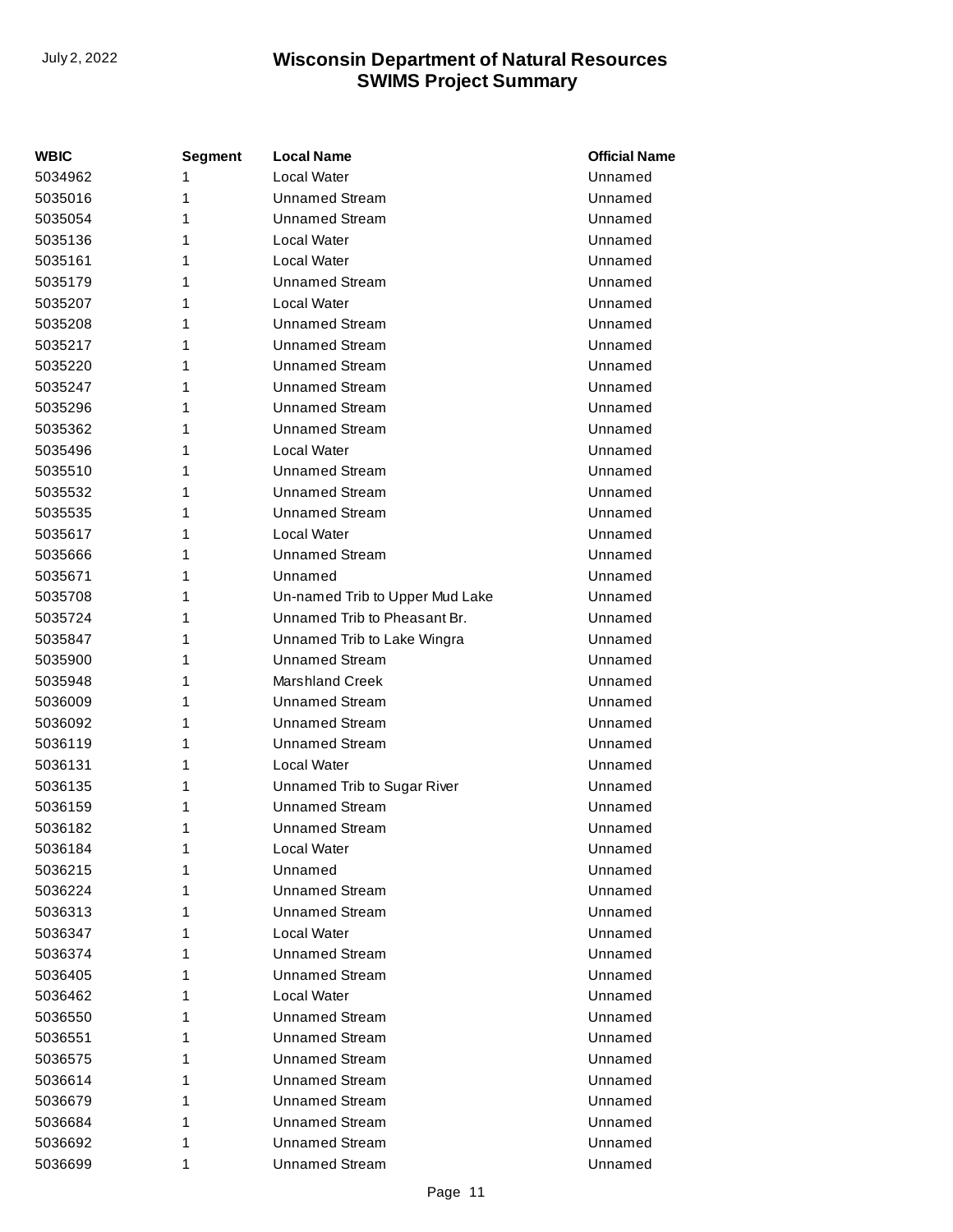| <b>WBIC</b> | Segment | <b>Local Name</b>     | <b>Official Name</b> |
|-------------|---------|-----------------------|----------------------|
| 5036743     | 1       | <b>Unnamed Stream</b> | Unnamed              |
| 5036787     | 1       | <b>Unnamed Stream</b> | Unnamed              |
| 5036882     | 1       | Local Water           | Unnamed              |
| 5036883     | 1       | <b>Unnamed Stream</b> | Unnamed              |
| 5036906     | 1       | <b>Unnamed Stream</b> | Unnamed              |
| 5036919     | 1       | Unnamed               | Unnamed              |
| 5036944     | 1       | <b>Unnamed Stream</b> | Unnamed              |
| 5036949     | 1       | <b>Unnamed Stream</b> | Unnamed              |
| 5036981     | 1       | Unnamed               | Unnamed              |
| 5036998     | 1       | <b>Henry Creek</b>    | Unnamed              |
| 5037043     | 1       | <b>Unnamed Stream</b> | Unnamed              |
| 5037062     | 1       | <b>Unnamed Stream</b> | Unnamed              |
| 5037072     | 1       | Unnamed               | Unnamed              |
| 5037176     | 1       | <b>Unnamed Stream</b> | Unnamed              |
| 5037178     | 1       | <b>Unnamed Stream</b> | Unnamed              |
| 5037199     | 1       | <b>Unnamed Stream</b> | Unnamed              |
| 5037432     | 1       | <b>Unnamed Stream</b> | Unnamed              |
| 5037562     | 1       | <b>Unnamed Stream</b> | Unnamed              |
| 5037643     | 1       | <b>Unnamed Stream</b> | Unnamed              |
| 5037687     | 1       | <b>Unnamed Stream</b> | Unnamed              |
| 5037747     | 1       | <b>Unnamed Stream</b> | Unnamed              |
| 5037836     | 1       | <b>Unnamed Stream</b> | Unnamed              |
| 5037959     | 1       | <b>Unnamed Stream</b> | Unnamed              |
| 5037992     | 1       | <b>Unnamed Stream</b> | Unnamed              |
| 5038102     | 1       | <b>Unnamed Stream</b> | Unnamed              |
| 5038109     | 1       | <b>Unnamed Stream</b> | Unnamed              |
| 5038141     | 1       | <b>Unnamed Stream</b> | Unnamed              |
| 5038145     | 1       | <b>Unnamed Stream</b> | Unnamed              |
| 5038187     | 1       | <b>Unnamed Stream</b> | Unnamed              |
| 5038223     | 1       | <b>Unnamed Stream</b> | Unnamed              |
| 5038224     | 1       | Local Water           | Unnamed              |
| 5038231     | 1       | <b>Unnamed Stream</b> | Unnamed              |
| 5038324     | 1       | <b>Unnamed Stream</b> | Unnamed              |
| 5038338     | 1       | <b>Unnamed Stream</b> | Unnamed              |
| 5571774     | 1       | Local Water           | Unnamed              |
| 5571972     | 1       | Local Water           | Unnamed              |
| 5571979     | 1       | Local Water           | Unnamed              |
| 5572030     | 1       | Local Water           | Unnamed              |
| 5572045     | 1       | Local Water           | Unnamed              |
| 5572075     | 1       | Local Water           | Unnamed              |
| 5572116     | 1       | Local Water           | Unnamed              |
| 5572119     | 1       | Local Water           | Unnamed              |
| 5572124     | 1       | Local Water           | Unnamed              |
| 5572169     | 1       | Local Water           | Unnamed              |
| 5572189     | 1       | Local Water           | Unnamed              |
| 5572228     | 1       | Local Water           | Unnamed              |
| 5572237     | 1       | Local Water           | Unnamed              |
| 5572248     | 1       | Local Water           | Unnamed              |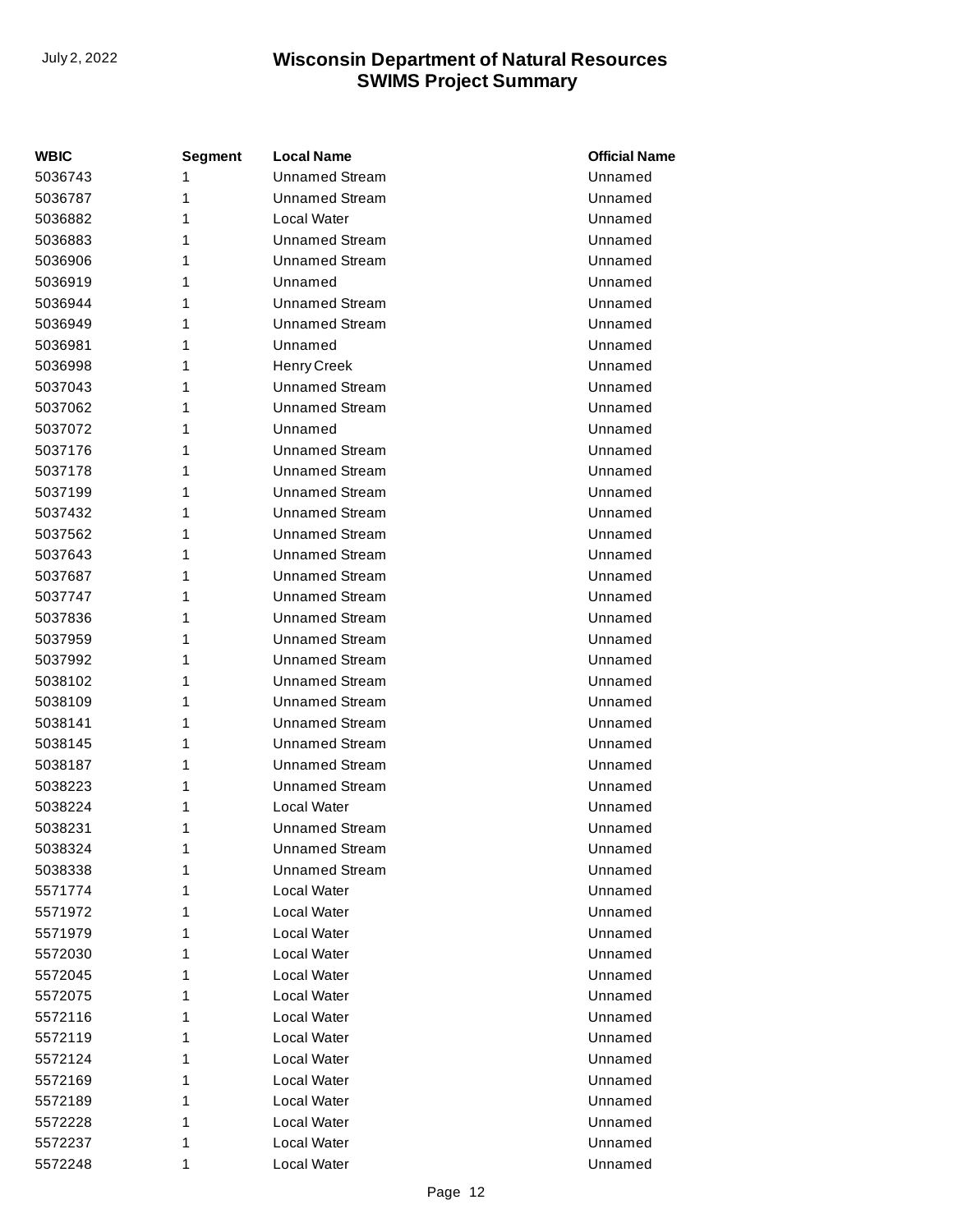| <b>WBIC</b> | <b>Segment</b> | <b>Local Name</b>   | <b>Official Name</b> |
|-------------|----------------|---------------------|----------------------|
| 5572341     | 1              | Local Water         | Unnamed              |
| 5572382     | 1              | Local Water         | Unnamed              |
| 5572399     | 1              | Local Water         | Unnamed              |
| 5572431     | 1              | Local Water         | Unnamed              |
| 5572481     | 1              | Local Water         | Unnamed              |
| 5572482     | 1              | Local Water         | Unnamed              |
| 5572501     | 1              | Local Water         | Unnamed              |
| 5572504     | 1              | Local Water         | Unnamed              |
| 5572568     | 1              | Local Water         | Unnamed              |
| 5572578     | 1              | Local Water         | Unnamed              |
| 5572586     | 1              | Local Water         | Unnamed              |
| 5572590     | 1              | Local Water         | Unnamed              |
| 5572627     | 1              | Local Water         | Unnamed              |
| 5572637     | 1              | Local Water         | Unnamed              |
| 5572670     | 1              | Local Water         | Unnamed              |
| 5572672     | 1              | Local Water         | Unnamed              |
| 5572682     | 1              | Local Water         | Unnamed              |
| 5572751     | 1              | Local Water         | Unnamed              |
| 5572795     | 1              | Local Water         | Unnamed              |
| 5572809     | 1              | Local Water         | Unnamed              |
| 5572884     | 1              | Local Water         | Unnamed              |
| 5572931     | 1              | Local Water         | Unnamed              |
| 5572950     | 1              | Local Water         | Unnamed              |
| 5572954     | 1              | Local Water         | Unnamed              |
| 5572990     | 1              | Local Water         | Unnamed              |
| 5572994     | 1              | Local Water         | Unnamed              |
| 5573014     | 1              | Local Water         | Unnamed              |
| 5573032     | 1              | Local Water         | Unnamed              |
| 5573165     | 1              | Local Water         | Unnamed              |
| 5573242     | 1              | Local Water         | Unnamed              |
| 5573279     | 1              | Local Water         | Unnamed              |
| 5573294     | 1              | Local Water         | Unnamed              |
| 5573295     | 1              | Local Water         | Unnamed              |
| 5573349     | 1              | Local Water         | Unnamed              |
| 5573407     | 1              | Patrick Lake/Marsh  | Unnamed              |
| 5573536     | 1              | Local Water         | Unnamed              |
| 5573543     | 1              | Local Water         | Unnamed              |
| 5573608     | 1              | Local Water         | Unnamed              |
| 5573816     | 1              | Local Water         | Unnamed              |
| 5573875     | 1              | Local Water         | Unnamed              |
| 5573976     | 1              | Local Water         | Unnamed              |
| 5574088     | 1              | <b>Unnamed Lake</b> | Unnamed              |
| 5574156     | 1              | <b>Unnamed Lake</b> | Unnamed              |
| 5574166     | 1              | Local Water         | Unnamed              |
| 5574195     | 1              | Local Water         | Unnamed              |
| 5574260     | 1              | Local Water         | Unnamed              |
| 5574269     | 1              | Local Water         | Unnamed              |
| 5574312     | 1              | Local Water         | Unnamed              |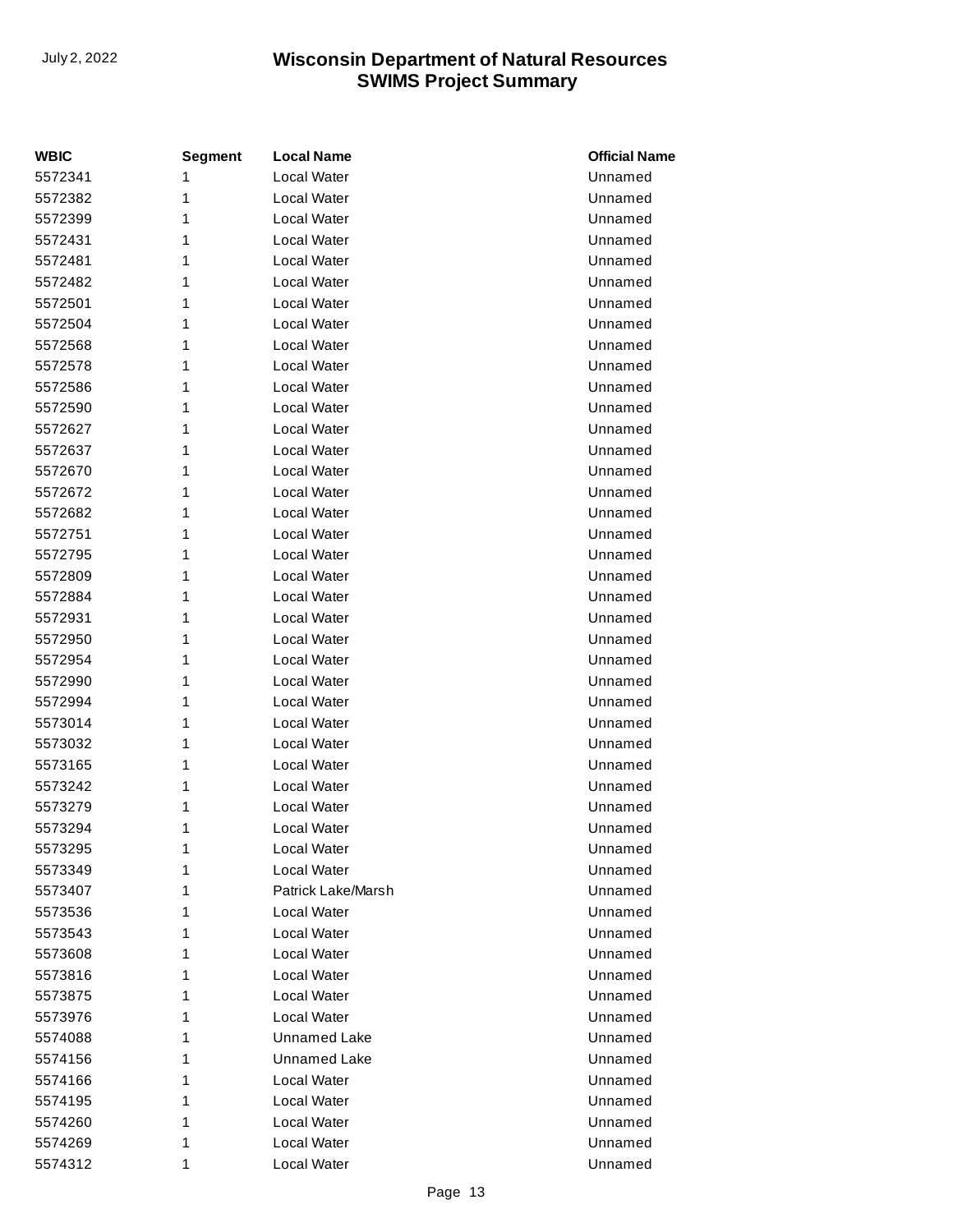| WBIC    | <b>Segment</b> | <b>Local Name</b>   | <b>Official Name</b> |
|---------|----------------|---------------------|----------------------|
| 5574391 | 1              | Local Water         | Unnamed              |
| 5574483 | 1              | <b>Unnamed Lake</b> | Unnamed              |
| 5574515 | 1              | Local Water         | Unnamed              |
| 5574538 | 1              | Local Water         | Unnamed              |
| 5574575 | 1              | Local Water         | Unnamed              |
| 5574584 | 1              | Local Water         | Unnamed              |
| 5574694 | 1              | Local Water         | Unnamed              |
| 5574695 | 1              | Local Water         | Unnamed              |
| 5574704 | 1              | Local Water         | Unnamed              |
| 5574761 | 1              | Local Water         | Unnamed              |
| 5574959 | 1              | Local Water         | Unnamed              |
| 5575000 | 1              | Local Water         | Unnamed              |
| 5575022 | 1              | Local Water         | Unnamed              |
| 5575049 | 1              | Local Water         | Unnamed              |
| 5575158 | 1              | Winnequah Lagoon    | Unnamed              |
| 5575172 | 1              | Local Water         | Unnamed              |
| 5575180 | 1              | Local Water         | Unnamed              |
| 5575183 | 1              | Monona Golf Course  | Unnamed              |
| 5575273 | 1              | Local Water         | Unnamed              |
| 5575288 | 1              | Local Water         | Unnamed              |
| 5575371 | 1              | Local Water         | Unnamed              |
| 5575427 | 1              | Local Water         | Unnamed              |
| 5575462 | 1              | Local Water         | Unnamed              |
| 5575484 | 1              | Local Water         | Unnamed              |
| 5575502 | 1              | Local Water         | Unnamed              |
| 5575555 | 1              | Local Water         | Unnamed              |
| 5575570 | 1              | Local Water         | Unnamed              |
| 5575695 | 1              | Local Water         | Unnamed              |
| 5575699 | 1              | Local Water         | Unnamed              |
| 5575708 | 1              | Local Water         | Unnamed              |
| 5575921 | 1              | Local Water         | Unnamed              |
| 5575966 | 1              | Local Water         | Unnamed              |
| 5575996 | 1              | Local Water         | Unnamed              |
| 5576007 | 1              | Local Water         | Unnamed              |
| 5576097 | 1              | Local Water         | Unnamed              |
| 5576122 | 1              | Local Water         | Unnamed              |
| 5576143 | 1              | Local Water         | Unnamed              |
| 5576153 | 1              | Local Water         | Unnamed              |
| 5576301 | 1              | Local Water         | Unnamed              |
| 5576392 | 1              | Local Water         | Unnamed              |
| 5576499 | 1              | Local Water         | Unnamed              |
| 5576503 | 1              | Local Water         | Unnamed              |
| 5576607 | 1              | Local Water         | Unnamed              |
| 5576629 | 1              | Local Water         | Unnamed              |
| 5576670 | 1              | Local Water         | Unnamed              |
| 5576694 | 1              | Local Water         | Unnamed              |
| 5576799 | 1              | Local Water         | Unnamed              |
| 5576815 | 1              | Local Water         | Unnamed              |